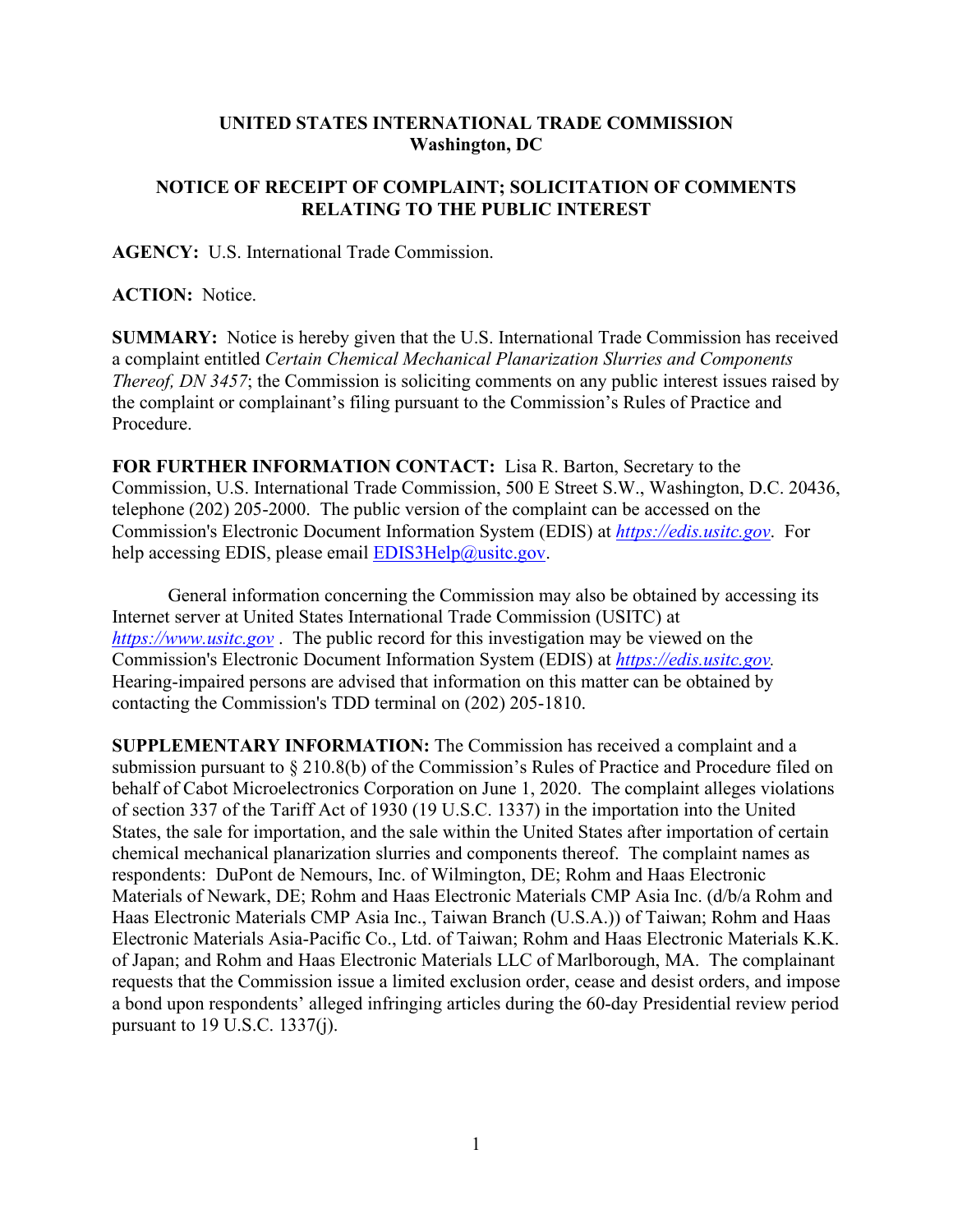Proposed respondents, other interested parties, and members of the public are invited to file comments on any public interest issues raised by the complaint or  $\S 210.8(b)$  filing. Comments should address whether issuance of the relief specifically requested by the complainant in this investigation would affect the public health and welfare in the United States, competitive conditions in the United States economy, the production of like or directly competitive articles in the United States, or United States consumers.

In particular, the Commission is interested in comments that:

- (i) explain how the articles potentially subject to the requested remedial orders are used in the United States;
- (ii) identify any public health, safety, or welfare concerns in the United States relating to the requested remedial orders;
- (iii) identify like or directly competitive articles that complainant, its licensees, or third parties make in the United States which could replace the subject articles if they were to be excluded;
- (iv) indicate whether complainant, complainant's licensees, and/or third party suppliers have the capacity to replace the volume of articles potentially subject to the requested exclusion order and/or a cease and desist order within a commercially reasonable time; and
- (v) explain how the requested remedial orders would impact United States consumers.

Written submissions on the public interest must be filed no later than by close of business, eight calendar days after the date of publication of this notice in the Federal Register. There will be further opportunities for comment on the public interest after the issuance of any final initial determination in this investigation. Any written submissions on other issues must also be filed by no later than the close of business, eight calendar days after publication of this notice in the Federal Register. Complainant may file replies to any written submissions no later than three calendar days after the date on which any initial submissions were due. Any submissions and replies filed in response to this Notice are limited to five (5) pages in length, inclusive of attachments.

Persons filing written submissions must file the original document electronically on or before the deadlines stated above and submit 8 true paper copies to the Office of the Secretary by noon the next day pursuant to § 210.4(f) of the Commission's Rules of Practice and Procedure (19 CFR 210.4(f)). Submissions should refer to the docket number ("Docket No. 3457") in a prominent place on the cover page and/or the first page. (*See* Handbook for Electronic Filing Procedures, **Electronic Filing Procedures**<sup>[1](#page-1-0)</sup>). Persons with questions regarding filing should contact the Secretary (202-205-2000).

<span id="page-1-0"></span><sup>1</sup> Handbook for Electronic Filing Procedures: